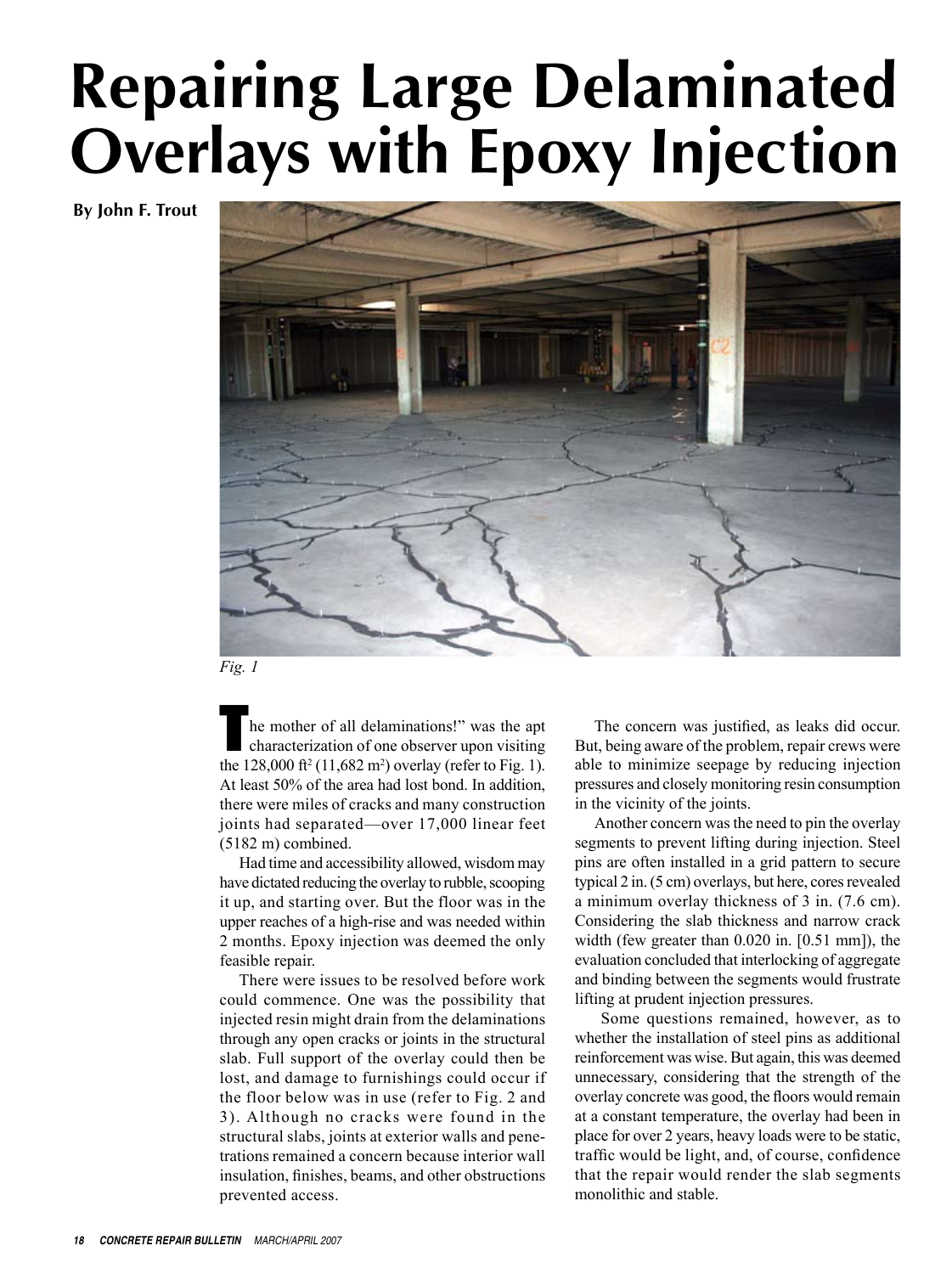



*Fig. 2*

*Fig. 3*

The repair included the injection of all cracks and construction joints greater than 0.005 in. (0.13 mm) in width. Because cracks were reflected from virtually all of the delaminations, no holes were drilled to inject isolated voids. Three proportioning dispensers were used: two for resin injection and another to serve as a hydrant for the epoxy gel to be used as a seal over the cracks prior to injection.

At the beginning of the repair, a short crew of three was brought in for a few days. This provided an opportunity to determine the most advantageous techniques and organization to assure quality work and avoid confusion amidst the sizable crew that would be needed. Plans were laid, and within a few days the workforce was expanded around the core cadre.

It was quickly realized that a sweep of the entire floor with a 16 in. (40 cm) floor sander followed by a vacuum was more productive than tracing each crack with a hand wire brush or power tool (refer to Fig. 4). The cracks were air blasted to remove any impacted fines shortly before application of the epoxy crack sealer.

A special setting tool was helpful in positioning the surface mounted porting adapters along the cracks and joints. The sealer used to secure the adapters was the same as that used to seal the cracks (refer to Fig. 5, 6, and 7). The adapters were spaced on nominal 12 in. (30 cm) centers.

Caulking guns were used to deposit the sealer along the cracks. The seal was then tooled as necessary (refer to Fig. 8).

The hydrant concept was invaluable, providing thoroughly mixed and precisely proportioned material "on tap" throughout the project (refer to Fig. 9 and 10). There was no need for manual propo rtioning, mixing, and filling of caulking guns. There was also virtually no clean-up because the mixers were disposable. The labor saved was substantial.



*Fig. 4*

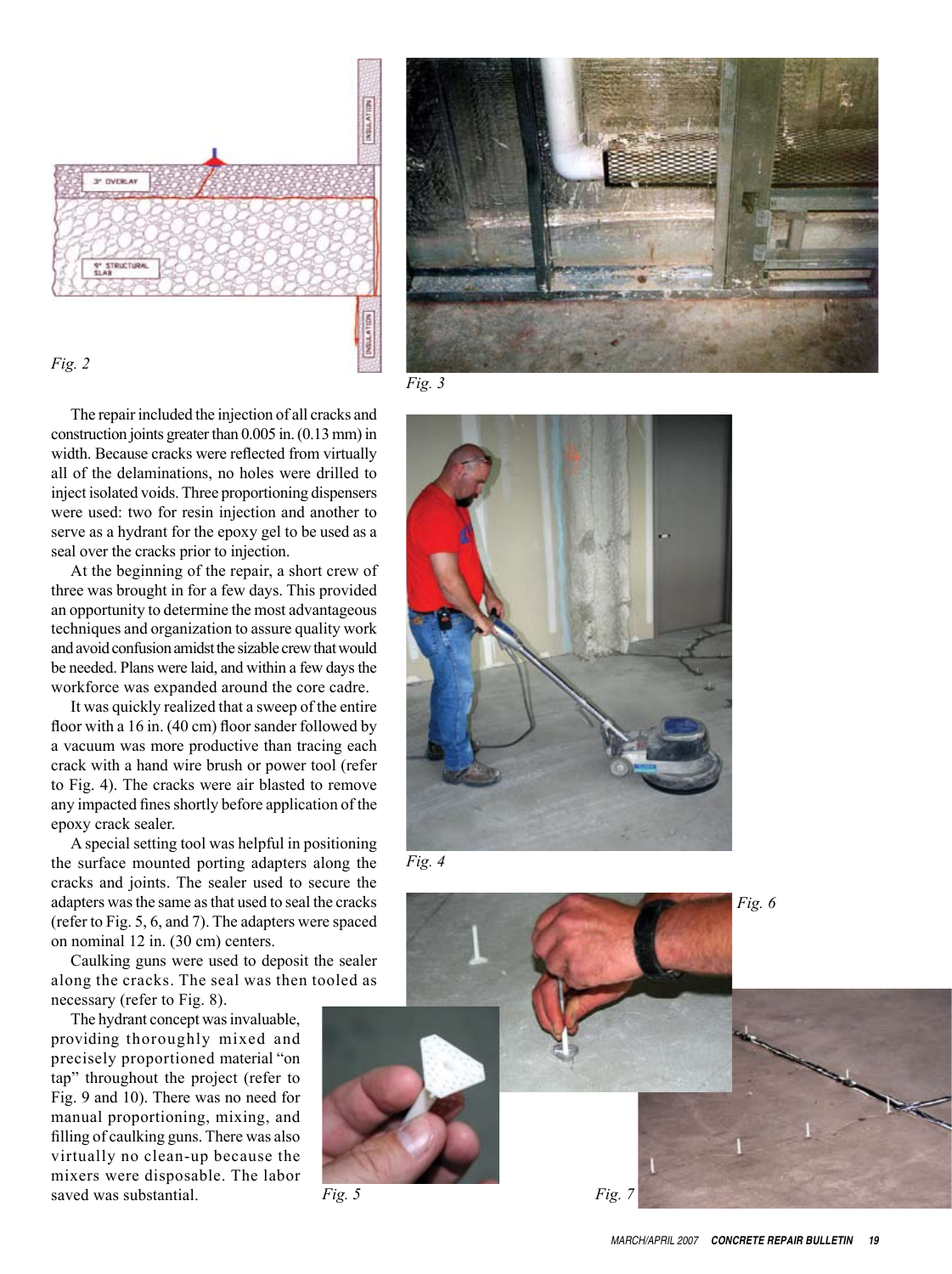



Prompt mixing and issue of the sealer also improved bond to the concrete because workers were able to place it fresh, before it began to stiffen. This was important because the bond of an epoxy, like any other adhesive, depends in large part upon wetting action to penetrate into a surface. When an epoxy is prepared manually, much of the working life of the product is often sacrificed in the preparation, making it difficult to place the product before it has stiffened.

The resin selected for the sealer was free of significant abrasives that could jam or damage the piston displacement hydrant dispenser, and of a viscosity that quickly wet into the surface. The success of a project is often in large part attributable to sensible resin selections.

The injection of numerous (usually nine) ports simultaneously from a single dispenser was a technique that played a major roll in production (refer to Fig. 11). Two workers orchestrated the connections among a welter of porting adapters. The routine called for the port connectors to be managed as a battery; that is, all of the connections were closed, disconnected, relocated, and the valves reopened together. The dispenser kept the resin "on-tap" at a constant and uniform pressure throughout the operation.

Port connections were kept in place until the dispenser was nearly stalled, indicating that local voids were probably filled. Additional injection under the circumstance would only urge resin into remote locations likely to be filled more quickly with the next move. Bleed from remote ports occurred often and was always encouraging, but rarely signaled



*Fig. 10*



*Fig. 11*